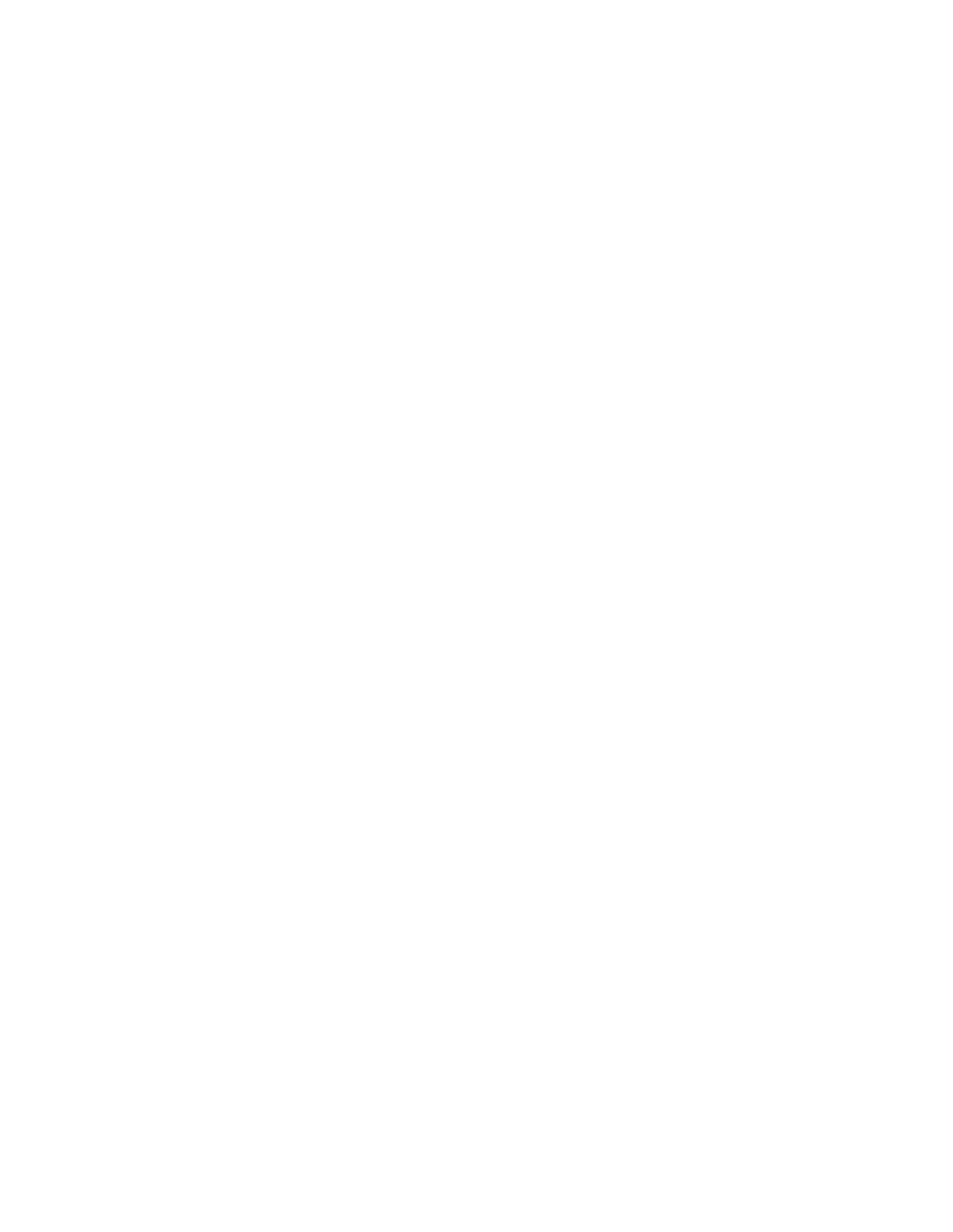# **Table of Contents**

| 2.0 Chinook Salmon Temporal Occurrence and Environmental Requirements 2-1 |  |
|---------------------------------------------------------------------------|--|
|                                                                           |  |

### **Tables**

| Table 2-1. Spring-Run Chinook Salmon Temporal Occurrence by Life Stage and Reach,    |
|--------------------------------------------------------------------------------------|
|                                                                                      |
| Table 2-2. Optimal and Observed Habitat Conditions Used by Spring-Run Chinook Salmon |
|                                                                                      |
| Table 2-3. Fall-Run Chinook Salmon Temporal Occurrence by Life Stage and Reach, and  |
|                                                                                      |
| Table 2-4. Optimal Depth, Velocity, and Water Temperature Requirements for Fall-Run  |
|                                                                                      |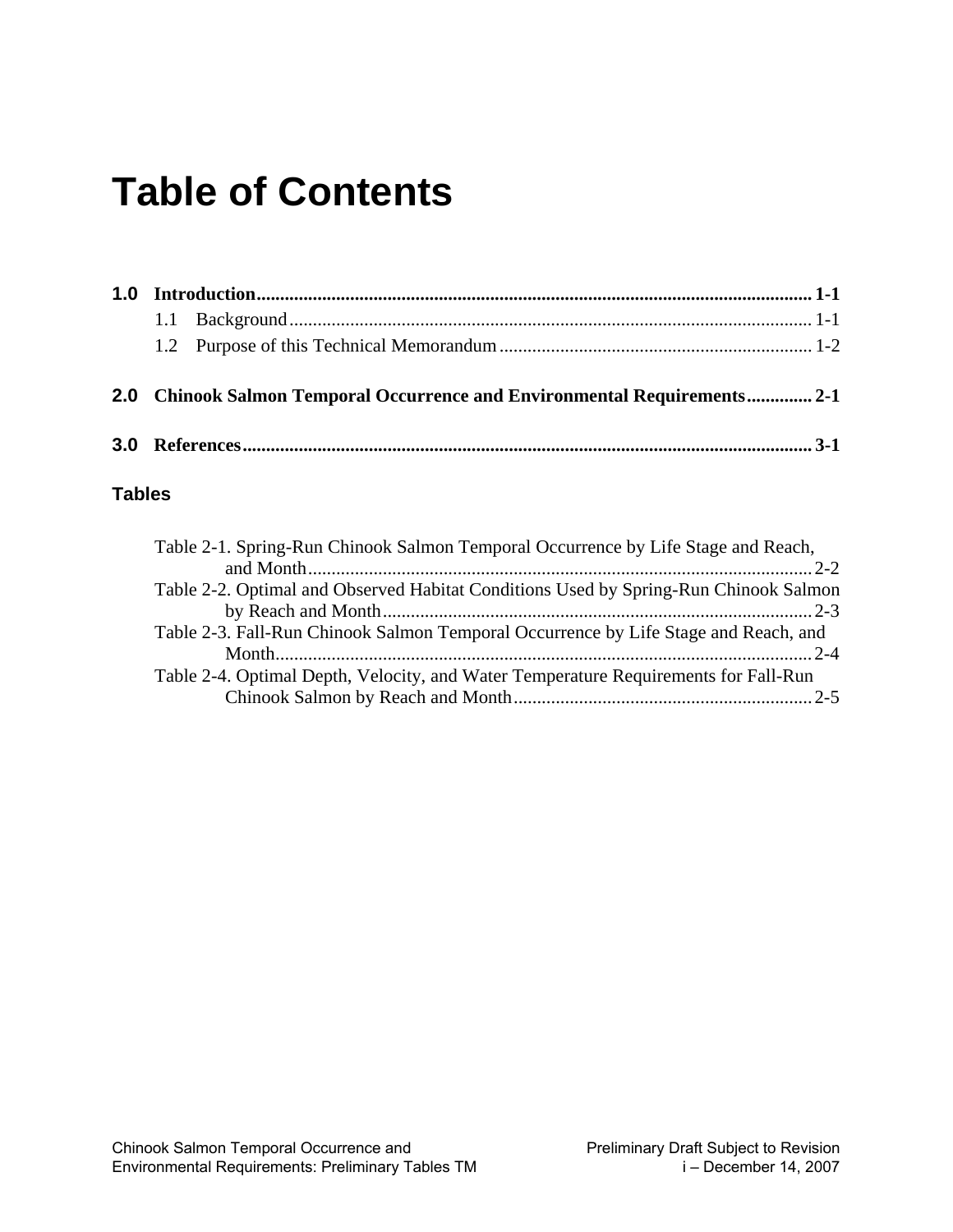### **List of Abbreviations and Acronyms**

| <b>CVP</b>   | <b>Central Valley Project</b>                                          |
|--------------|------------------------------------------------------------------------|
| <b>DFG</b>   | State of California Department of Fish and Game                        |
| <b>DWR</b>   | State of California Department of Water Resources                      |
| EB           | East Side Bypass                                                       |
| <b>FWUA</b>  | Friant Water Users Authority                                           |
| <b>NMFS</b>  | <b>National Marine Fisheries Service</b>                               |
| <b>NRDC</b>  | Natural Resources Defense Council                                      |
| PEIS/R       | Program Environmental Impact Statement/Report                          |
| Reclamation  | United Stated Department of the Interior, Bureau of<br>Reclamation     |
| <b>SJRRP</b> | San Joaquin River Restoration Program                                  |
| <b>TM</b>    | <b>Technical Memorandum</b>                                            |
| <b>USFWS</b> | United States Department of the Interior, Fish and Wildlife<br>Service |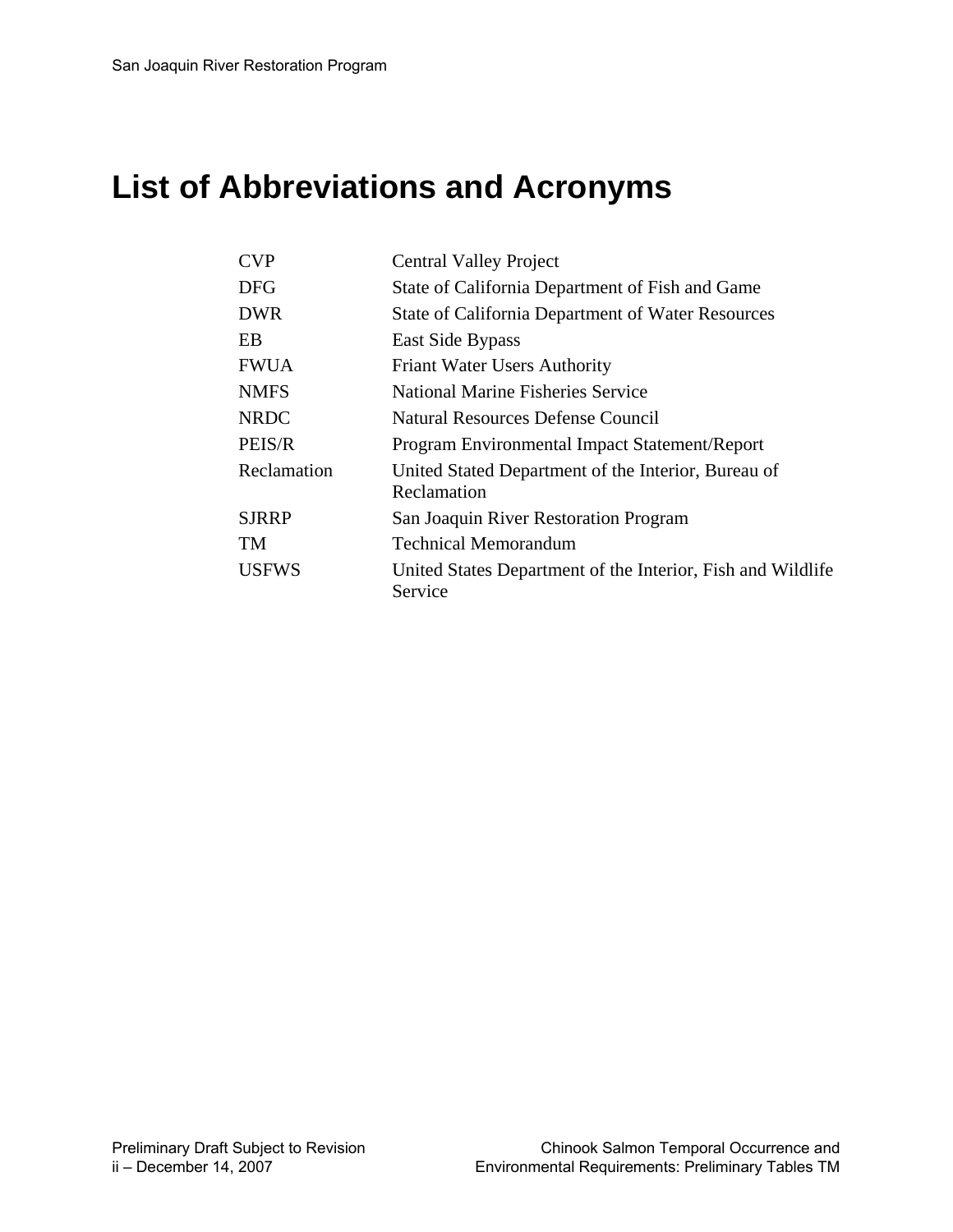- <span id="page-4-0"></span>*This Draft Technical Memorandum (TM) was prepared by the San Joaquin River Restoration*  1
- *Program (SJRRP) Team as a draft document to support preparation of a Program*  2
- *Environmental Impact Statement/Report (PEIS/R). The purpose for circulating this document at*  3
- *this time is to facilitate early coordination regarding initial concepts and approaches currently*  4
- *under consideration by the SJRRP Team with the Settling Parties, Third Parties, other*  5
- *stakeholders, and interested members of the public. Therefore, the content of this document may*  6
- *not necessarily be included in the PEIS/R.*  7
- 8 *This Draft TM does not present findings, decisions, or policy statements of any of the*
- 9 *Implementing Agencies. Additionally, all information presented in this document is intended to*
- 10 *be consistent with the Settlement. To the extent inconsistencies exist, the Settlement should be*
- 11 *the controlling document and the information in this document will be revised prior to its*
- 12 *inclusion in future documents. While the SJRRP Team is not requesting formal comments on this*
- 13 *document, all comments received will be considered in refining the concepts and approaches*
- 14 *described herein, to the extent possible. Responses to comments will not be provided, and this*
- 15 *document will not be finalized; however, refinements will likely be reflected in subsequent*
- 16 *SJRRP documents.*

#### 17 **1.0 Introduction**

18 This Draft Chinook Salmon Temporal Occurrence and Environmental Requirements TM

19 describes the environmental conditions preferred and targeted for both spring-run and fall-run

20 Chinook salmon. The tables in Chapter 2 outline the months and river reach in which each

21 salmon run is present.

#### 22 **1.1 Background**

- 23 In 1988, a coalition of environmental groups, led by the Natural Resources Defense Council
- 24 (NRDC), filed a lawsuit challenging the renewal of long-term water service contracts between
- 25 the United States and Central Valley Project (CVP) Friant Division contractors. After more than
- 26 18 years of litigation of this lawsuit, known as *NRDC et al., v. Kirk Rodgers et al.*, a Settlement
- 27 was reached. On September 13, 2006, the Settling Parties agreed to terms and conditions of the
- 28 Settlement, which was subsequently approved by the United States District Court on October 23,
- 29 2006. The "Settling Parties" include NRDC, Friant Water Users Authority (FWUA), and the
- 30 United States Departments of the Interior and Commerce.
- 31 The SJRRP will implement the Settlement. The "Implementing Agencies" responsible for
- 32 managing the SJRRP include the United States Department of the Interior, through the Bureau of
- 33 Reclamation (Reclamation) and the Fish and Wildlife Service (USFWS), United States
- 34 Department of Commerce through the National Marine Fisheries Service (NMFS), and the State
- 35 of California through the Department of Water Resources (DWR) and the Department of Fish
- 36 and Game (DFG).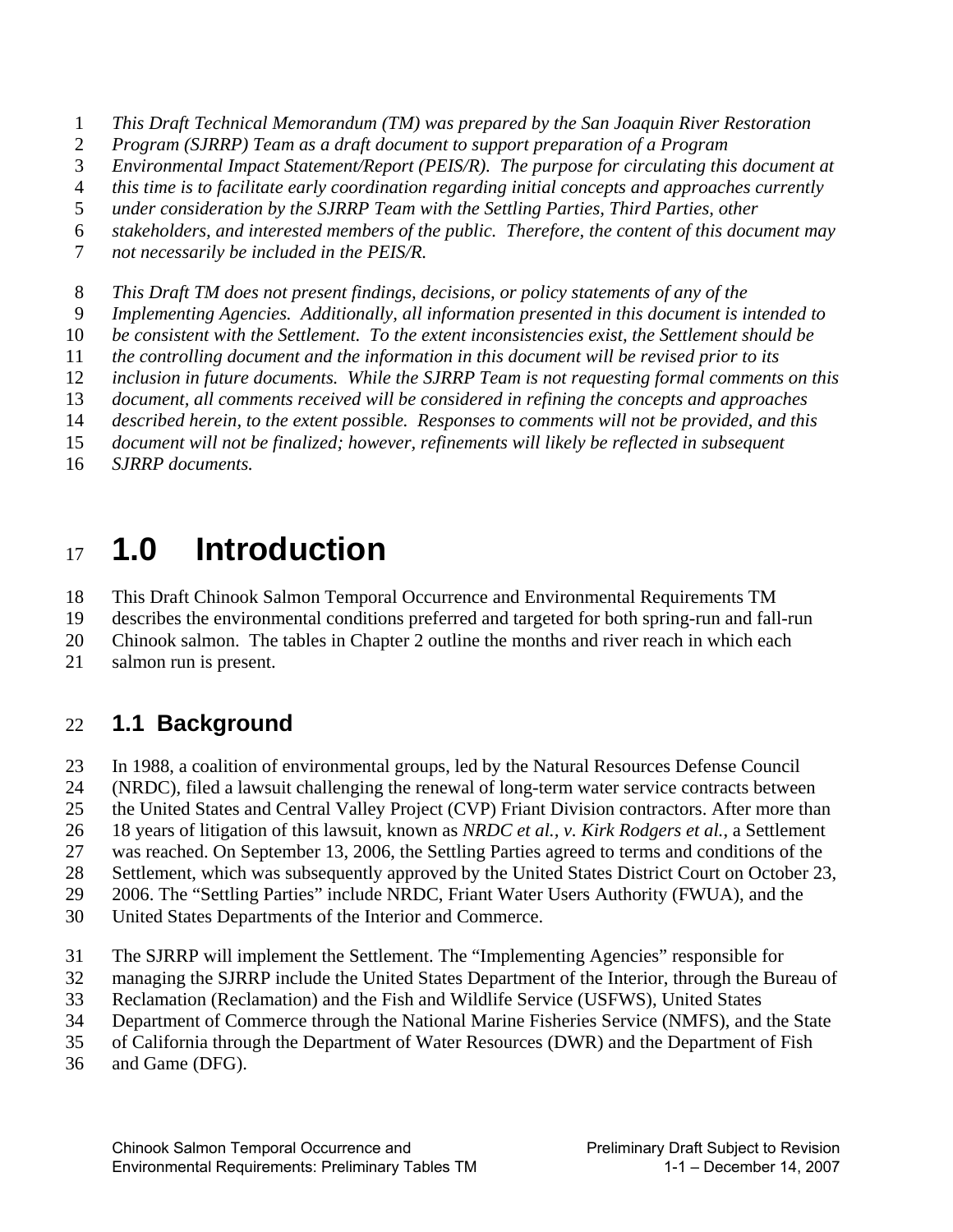- <span id="page-5-0"></span>1 The Settlement identified two parallel Goals: the Restoration Goal and the Water Management
- 2 Goal. Results from the water operations model will (1) depict operation of the Friant Division of
- 3 the CVP and other water management systems under the Settlement, (2) provide the basis for
- 4 comparing actions contributing to meeting the Water Management Goal, and (3) produce inputs
- 5 for other modeling activities for assessing other impacts associated with implementation of the
- 6 Settlement.

#### 7 **1.2 Purpose of this Technical Memorandum**

- 8 The Fisheries Management Work Group is providing preliminary tables to be used as planning
- 9 tools for other workgroups, in particular, the Engineering Workgroup and the Water
- 10 Management Workgroup. The temporal occurrence and environmental requirement tables
- 11 included in this TM will be further refined by the Fisheries Management Workgroup and
- 12 incorporated into a Fish Management Plan.
- 13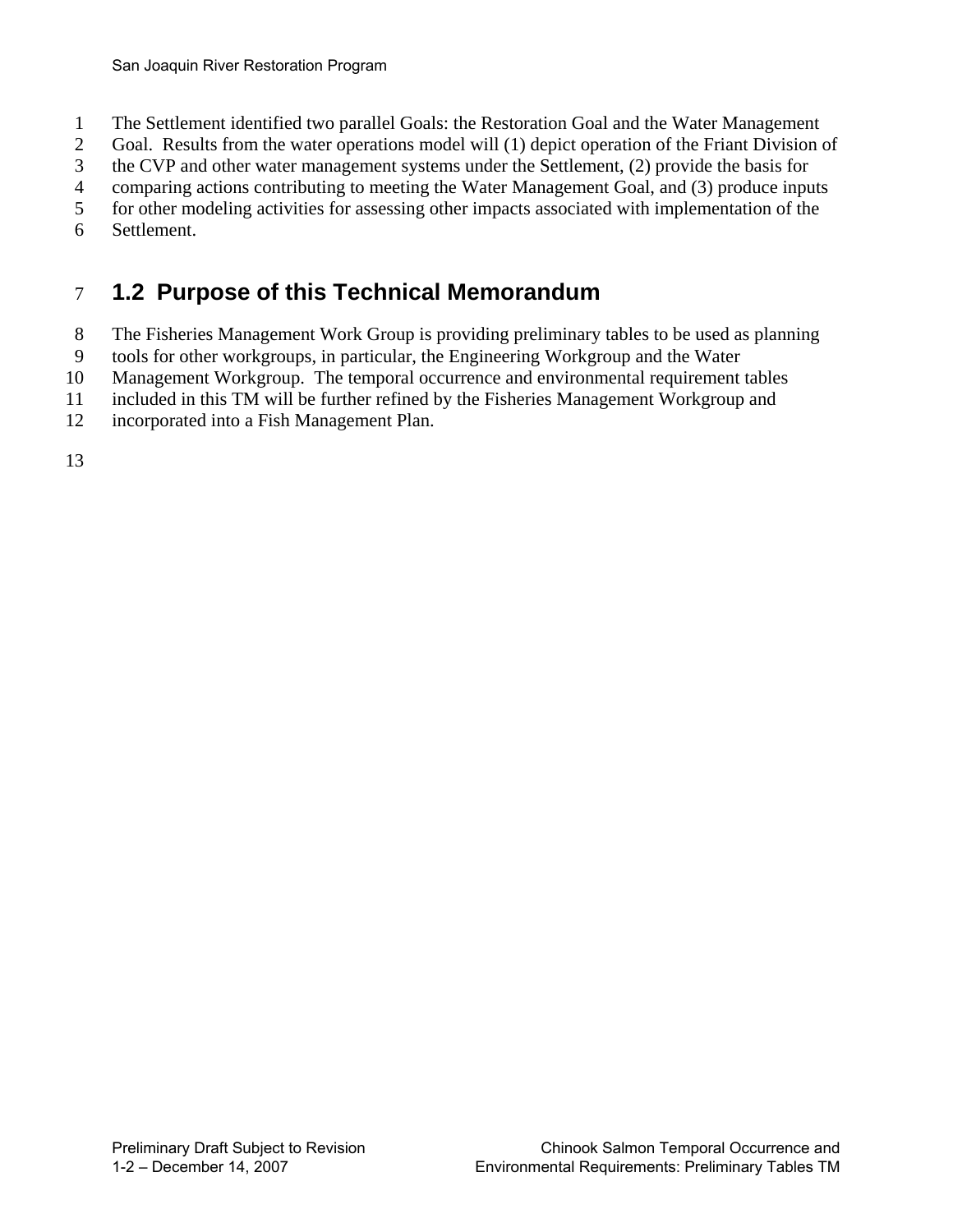#### <span id="page-6-0"></span>1  $\mathfrak{D}$ **2.0 Chinook Salmon Temporal Occurrence and Environmental Requirements**

3

4 This Draft Chinook Salmon Temporal Occurrence and Environmental Requirements TM

5 presents the environmental conditions preferred and targeted for both spring-run and fall-run

6 Chinook salmon. Tables 2-1 through 2-4 contain the temporal occurrence for spring- and fall-

7 run Chinook salmon as well as important environmental criteria (e.g., depth requirements,

8 velocity, temperature criteria, gravel, vegetation cover). Although these environmental criteria

9 and estimated temporal occurrences are based on published scientific literature from San Joaquin

10 and Sacramento river basin tributaries and other Pacific coast rivers, they are estimates and are

11 12 subject to other variables such as fishery stock characteristics, hydrological conditions, local

13 conditions, and water quality. As mentioned, the temporal occurrence and environmental requirement tables in this section will be further refined by a Fisheries Management Workgroup

14 and incorporated into the Fish Management Plan.

15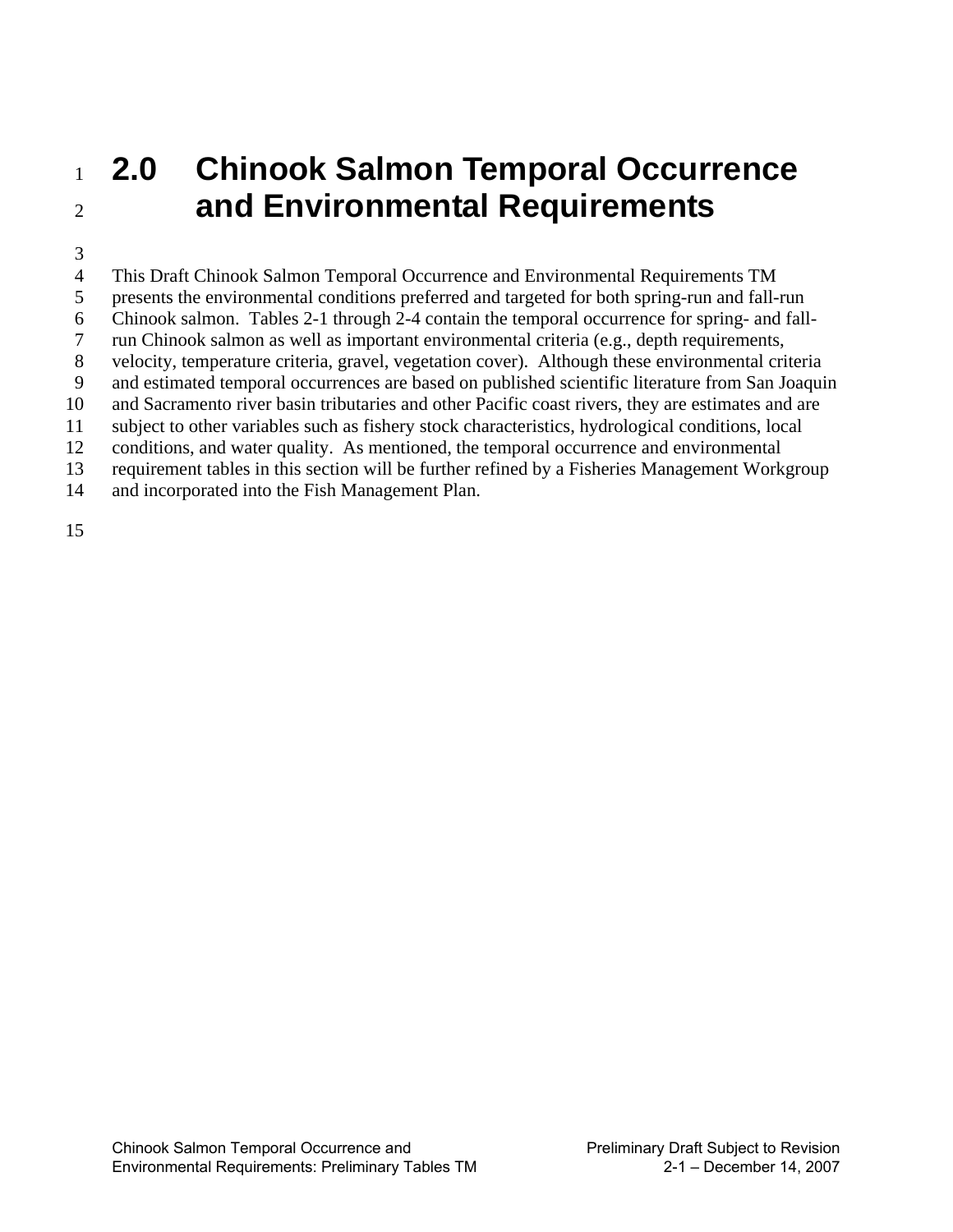| Table 2-1.                                                            |
|-----------------------------------------------------------------------|
| Spring-Run Chinook Salmon Temporal Occurrence by Life Stage and Reach |
| (as determined by the San Joaquin Restoration Program), and Month     |

| <b>Life Stage</b>                              | Jan                         | Feb                         | <b>Mar</b>                  | Apr                         | May                         | June                        | Jul                    | Aug                    | <b>Sep</b>                  | Oct                         | <b>Nov</b>                  | <b>Dec</b>                  |
|------------------------------------------------|-----------------------------|-----------------------------|-----------------------------|-----------------------------|-----------------------------|-----------------------------|------------------------|------------------------|-----------------------------|-----------------------------|-----------------------------|-----------------------------|
| <b>Adult</b><br>Migration <sup>1</sup>         |                             |                             | 5, 4, MB,<br>EB, 3, 2,      | 5, 4, MB,<br>EB, 3, 2,      | 5, 4, MB,<br>EB, 3, 2,      | 5, 4, MB,<br>EB, 3, 2,      | 5, 4, MB,<br>EB, 3, 2, | 5, 4, MB,<br>EB, 3, 2, |                             |                             |                             |                             |
| <b>Adult</b><br>Holding <sup>2, 3</sup>        |                             |                             |                             | 1A                          | 1A                          | 1A                          | 1A                     | 1A                     | 1A                          |                             |                             |                             |
| Spawning <sup>1, 4</sup>                       |                             |                             |                             |                             |                             |                             |                        | 1A                     | 1A                          | 1A                          |                             |                             |
| Incubation and<br>Emergence <sup>5, 6</sup>    | 1A                          | 1A                          | 1A                          |                             |                             |                             |                        | 1A                     | 1A                          | 1A                          | 1A                          | 1A                          |
| <b>In-River</b>                                | 1, 2                        | 1, 2                        | 1, 2                        | 1, 2                        | 1, 2                        | 1, 2                        | 1, 2                   | 1, 2                   | 1, 2                        | 1, 2                        | 1, 2                        | 1, 2                        |
| <b>Fry/Juvenile</b><br>Rearing <sup>1, 7</sup> | 3, 4, MB,<br>EB, 5          | 3, 4, MB,<br>EB, 5          | 3, 4, MB,<br>EB, 5          | 3, 4, MB,<br>EB, 5          | 3, 4, MB,<br>EB, 5          | 3, 4, MB,<br>EB, 5          | 3, 4, MB,<br>EB, 5     | 3, 4, MB,<br>EB, 5     | 3, 4, MB,<br>EB, 5          | 3, 4, MB,<br>EB, 5          | 3, 4, MB,<br>EB, 5          | 3, 4, MB,<br>EB, 5          |
| <b>Fry</b><br>Migration <sup>6, 8, 9</sup>     | 1, 2, 3,<br>4, MB,<br>EB, 5 | 1, 2, 3,<br>4, MB,<br>EB, 5 |                             |                             |                             |                             |                        |                        |                             |                             |                             | 1, 2, 3,<br>4, MB,<br>EB, 5 |
| <b>Smolt</b><br>Migration <sup>6, 8, 9</sup>   |                             |                             | 1, 2, 3,<br>4, MB,<br>EB, 5 | 1, 2, 3,<br>4, MB,<br>EB, 5 | 1, 2, 3,<br>4, MB,<br>EB, 5 | 1, 2, 3,<br>4, MB,<br>EB, 5 |                        |                        |                             |                             |                             |                             |
| Yearling<br>Migration <sup>6, 8, 9</sup>       | 1, 2, 3,<br>4, MB,<br>EB, 5 | 1, 2, 3,<br>4, MB,<br>EB, 5 | 1, 2, 3,<br>4, MB,<br>EB, 5 |                             |                             |                             |                        |                        | 1, 2, 3,<br>4, MB,<br>EB, 5 | 1, 2, 3,<br>4, MB,<br>EB, 5 | 1, 2, 3,<br>4, MB,<br>EB, 5 | 1, 2, 3,<br>4, MB,<br>EB, 5 |

Sources are found in the references section, and are denoted by the superscripted numbers.

Notes:

Periods and/or locations of high relative abundance are shaded in gray.

The numbers in each column represent reach designation.

Key: EB = East Side Bypass

<span id="page-7-0"></span>MB = Mariposa Bypass

ry Draft Subject to Revision ber 14, 2007

Chinook Salmon Temporal Occurrence and<br>Environmental Requirements: Preliminary Tables TM Environmental Requirements: Preliminary Tables TM Chinook Salmon Temporal Occurrence and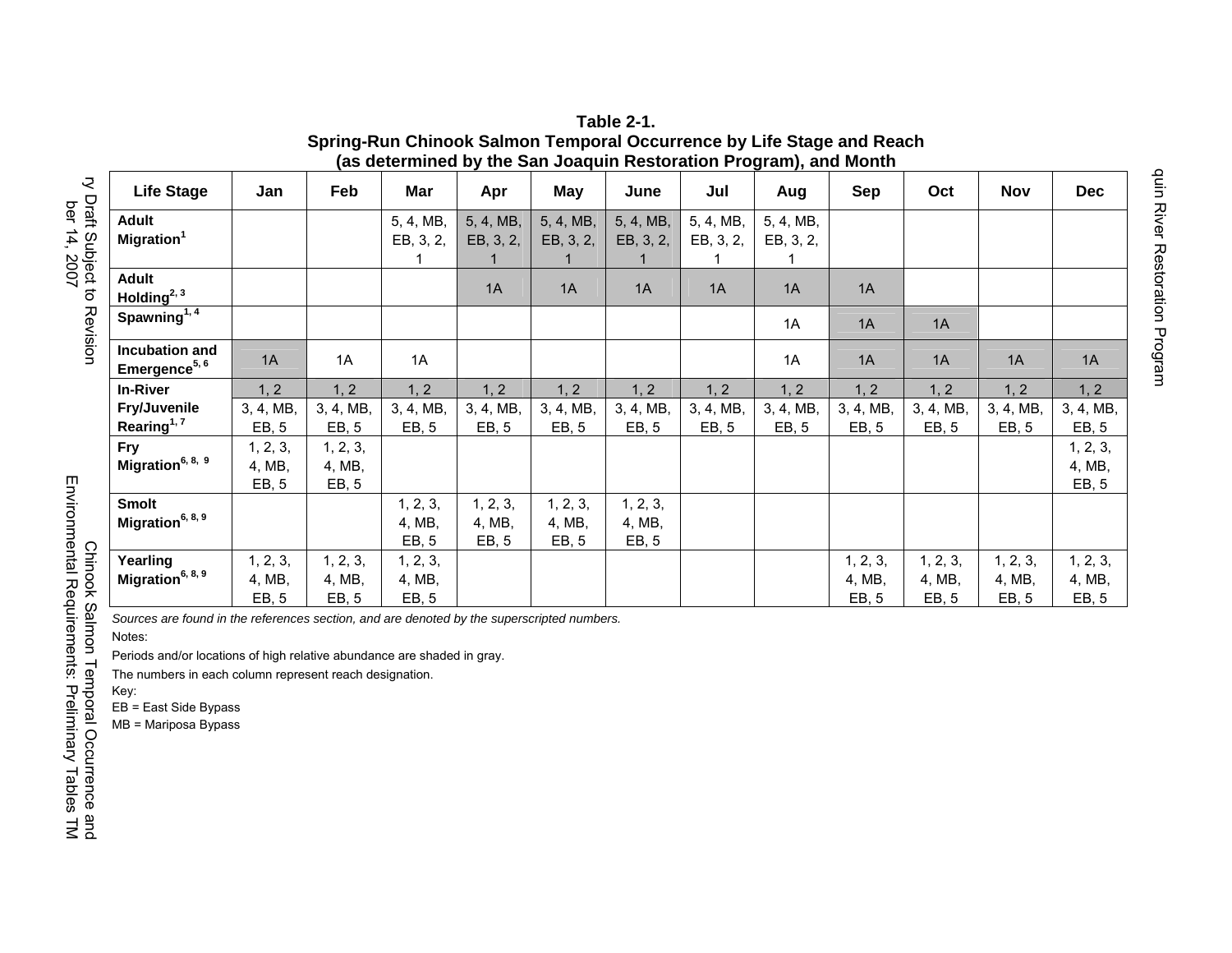<span id="page-8-0"></span>

| ook Salmon Temporal Occurrence and<br>and Observed Habitat Obtigations Osca by Ophing Kan Ohmook Odinion by Readir and mo           |                                                                                                                                                                |                                                                                                |                                                                                                         |     |                                                                           |      |     |                                                                                                                                                                  |                                                                             |                                                                        |     |            |  |  |  |
|-------------------------------------------------------------------------------------------------------------------------------------|----------------------------------------------------------------------------------------------------------------------------------------------------------------|------------------------------------------------------------------------------------------------|---------------------------------------------------------------------------------------------------------|-----|---------------------------------------------------------------------------|------|-----|------------------------------------------------------------------------------------------------------------------------------------------------------------------|-----------------------------------------------------------------------------|------------------------------------------------------------------------|-----|------------|--|--|--|
| <b>Life Stage</b>                                                                                                                   | Jan                                                                                                                                                            | Feb                                                                                            | Mar                                                                                                     | Apr | May                                                                       | June | Jul | Aug                                                                                                                                                              | Sep                                                                         | Oct                                                                    | Nov | <b>Dec</b> |  |  |  |
| <b>Adult Migration</b>                                                                                                              |                                                                                                                                                                |                                                                                                | Optimal Depth: > 0.5 feet <sup>10</sup>                                                                 |     |                                                                           |      |     |                                                                                                                                                                  |                                                                             |                                                                        |     |            |  |  |  |
|                                                                                                                                     |                                                                                                                                                                |                                                                                                | Optimal Temperature: $\leq 57^{\circ}F$ , <sup>11</sup> Maximum: 72°F (constant), <sup>12</sup> Target: |     |                                                                           |      |     |                                                                                                                                                                  |                                                                             |                                                                        |     |            |  |  |  |
|                                                                                                                                     |                                                                                                                                                                | $< 63^{\circ}F^{13}$                                                                           |                                                                                                         |     |                                                                           |      |     |                                                                                                                                                                  |                                                                             |                                                                        |     |            |  |  |  |
| <b>Adult Holding</b>                                                                                                                |                                                                                                                                                                |                                                                                                |                                                                                                         |     | Optimal Depth: $\geq 8$ feet, Minimum Observed: 3 - 10 feet <sup>14</sup> |      |     |                                                                                                                                                                  |                                                                             |                                                                        |     |            |  |  |  |
|                                                                                                                                     |                                                                                                                                                                |                                                                                                |                                                                                                         |     | Optimal Velocity: 0.5 - 1.3 fps <sup>14</sup>                             |      |     |                                                                                                                                                                  |                                                                             |                                                                        |     |            |  |  |  |
|                                                                                                                                     |                                                                                                                                                                |                                                                                                |                                                                                                         |     |                                                                           |      |     | Optimal Temperature: $\leq 60^{\circ}F$ , <sup>15</sup> Maximum: 80°F, <sup>15</sup> Target: $\leq 70^{\circ}F^{15}$                                             |                                                                             |                                                                        |     |            |  |  |  |
| Spawning                                                                                                                            |                                                                                                                                                                |                                                                                                |                                                                                                         |     |                                                                           |      |     |                                                                                                                                                                  | Observed Depth: $> 0.8 - 7$ feet <sup>1, 16, 17</sup>                       |                                                                        |     |            |  |  |  |
|                                                                                                                                     |                                                                                                                                                                |                                                                                                |                                                                                                         |     |                                                                           |      |     |                                                                                                                                                                  |                                                                             | Optimal Velocity: 1.2-4.0 fps $(HSI > 0.7)^{1,17}$                     |     |            |  |  |  |
|                                                                                                                                     |                                                                                                                                                                |                                                                                                |                                                                                                         |     |                                                                           |      |     |                                                                                                                                                                  | Optimal Temperature: $\leq 57^{\circ}F, ^{18, 19}$                          |                                                                        |     |            |  |  |  |
|                                                                                                                                     |                                                                                                                                                                |                                                                                                |                                                                                                         |     |                                                                           |      |     |                                                                                                                                                                  | Maximum: $65^{\circ}F^{10}$ , Target: $\leq 57^{\circ}F$                    |                                                                        |     |            |  |  |  |
|                                                                                                                                     |                                                                                                                                                                |                                                                                                |                                                                                                         |     |                                                                           |      |     | Percent Fines: $\leq 10\%$ <sup>1</sup>                                                                                                                          |                                                                             |                                                                        |     |            |  |  |  |
|                                                                                                                                     |                                                                                                                                                                |                                                                                                |                                                                                                         |     |                                                                           |      |     |                                                                                                                                                                  |                                                                             | Median Diameter of Gravel: Optimal: 1-3 and                            |     |            |  |  |  |
|                                                                                                                                     |                                                                                                                                                                |                                                                                                |                                                                                                         |     |                                                                           |      |     |                                                                                                                                                                  | 2-4 inches, $1, 20$ Observed: 1-4 $1, 21$                                   |                                                                        |     |            |  |  |  |
| Incubation and                                                                                                                      |                                                                                                                                                                | Optimal Depth: $\geq$ 0.8 feet <sup>1</sup><br>Optimal Velocity: 1.5-2.4 fps <sup>10</sup>     |                                                                                                         |     |                                                                           |      |     |                                                                                                                                                                  |                                                                             |                                                                        |     |            |  |  |  |
| <b>Emergence</b>                                                                                                                    |                                                                                                                                                                |                                                                                                |                                                                                                         |     |                                                                           |      |     |                                                                                                                                                                  | Optimal Temperature $\leq 55^{\circ}F, ^{1, 22, 23}$ Maximum: 61°F, $^{24}$ |                                                                        |     |            |  |  |  |
|                                                                                                                                     |                                                                                                                                                                |                                                                                                |                                                                                                         |     |                                                                           |      |     | Target: $\leq 55^{\circ}$ F                                                                                                                                      |                                                                             |                                                                        |     |            |  |  |  |
|                                                                                                                                     |                                                                                                                                                                |                                                                                                |                                                                                                         |     |                                                                           |      |     | Percent Fines: $\leq 10\%^{10}$                                                                                                                                  |                                                                             |                                                                        |     |            |  |  |  |
|                                                                                                                                     |                                                                                                                                                                |                                                                                                |                                                                                                         |     |                                                                           |      |     |                                                                                                                                                                  |                                                                             | Median Diameter of Gravel: Optimal: 1-2 inches, <sup>1</sup> Observed: |     |            |  |  |  |
|                                                                                                                                     |                                                                                                                                                                |                                                                                                |                                                                                                         |     |                                                                           |      |     | $1 - 4^{1,21}$                                                                                                                                                   |                                                                             |                                                                        |     |            |  |  |  |
| <b>In-River</b>                                                                                                                     |                                                                                                                                                                | Optimal Depth: 2 - 3 feet <sup>10</sup>                                                        |                                                                                                         |     |                                                                           |      |     |                                                                                                                                                                  |                                                                             |                                                                        |     |            |  |  |  |
| <b>Fry/Juvenile</b>                                                                                                                 |                                                                                                                                                                | Velocity: $0.4 - 0.5$ fps for fry, $10$ 1 - 1.8 fps for juveniles <sup>1</sup>                 |                                                                                                         |     |                                                                           |      |     |                                                                                                                                                                  |                                                                             |                                                                        |     |            |  |  |  |
|                                                                                                                                     |                                                                                                                                                                |                                                                                                |                                                                                                         |     |                                                                           |      |     | Optimal Temperature: $\leq$ 50-68°F, <sup>12, 25</sup> Maximum: 72°F, <sup>26</sup> upper incipient lethal level is 79 °F, <sup>12, 26</sup> Target: $\leq$ 65°F |                                                                             |                                                                        |     |            |  |  |  |
|                                                                                                                                     |                                                                                                                                                                | $\geq$ 20% instream area cover (e.g., overhanging banks, and vegetation) <sup>10</sup>         |                                                                                                         |     |                                                                           |      |     |                                                                                                                                                                  |                                                                             |                                                                        |     |            |  |  |  |
|                                                                                                                                     |                                                                                                                                                                | Floodplain Inundation: Dec - May, $\geq 8$ weeks, salmon presence $\geq 14$ days <sup>28</sup> |                                                                                                         |     |                                                                           |      |     |                                                                                                                                                                  |                                                                             |                                                                        |     |            |  |  |  |
| Fry, Smolt and                                                                                                                      |                                                                                                                                                                | <b>Variable Depth</b>                                                                          |                                                                                                         |     |                                                                           |      |     |                                                                                                                                                                  |                                                                             |                                                                        |     |            |  |  |  |
| Yearling                                                                                                                            | Velocity: $0.4 - 0.5$ fps for fry, $10 - 1.8$ fps for juveniles <sup>1</sup><br>Optimum Temperature: $\leq 62^{\circ}F^{29}$ 71°F may cause avoidance, $^{26}$ |                                                                                                |                                                                                                         |     |                                                                           |      |     |                                                                                                                                                                  |                                                                             |                                                                        |     |            |  |  |  |
| <b>Migration</b>                                                                                                                    |                                                                                                                                                                |                                                                                                |                                                                                                         |     |                                                                           |      |     |                                                                                                                                                                  |                                                                             |                                                                        |     |            |  |  |  |
|                                                                                                                                     | Target: $\leq$                                                                                                                                                 |                                                                                                |                                                                                                         |     |                                                                           |      |     |                                                                                                                                                                  |                                                                             |                                                                        |     |            |  |  |  |
|                                                                                                                                     |                                                                                                                                                                | Floodplain Inundation: Dec - May, ≥ 8 weeks, salmon presence ≥                                 |                                                                                                         |     |                                                                           |      |     |                                                                                                                                                                  |                                                                             |                                                                        |     |            |  |  |  |
|                                                                                                                                     | 14 days $^{28}$                                                                                                                                                |                                                                                                |                                                                                                         |     |                                                                           |      |     |                                                                                                                                                                  |                                                                             |                                                                        |     |            |  |  |  |
| Preliminary Draft Subject to Revision<br>Sources are found in the references section, and are denoted by the superscripted numbers. |                                                                                                                                                                |                                                                                                |                                                                                                         |     |                                                                           |      |     |                                                                                                                                                                  |                                                                             |                                                                        |     |            |  |  |  |
|                                                                                                                                     | <b>PF</b> = degrees Fahrenheit<br>$% = percent$<br>$fps = feet per second$<br>$\geq$ = equal to or greater than<br>$\leq$ = equal to or less than<br>Key:      |                                                                                                |                                                                                                         |     |                                                                           |      |     |                                                                                                                                                                  |                                                                             |                                                                        |     |            |  |  |  |
|                                                                                                                                     |                                                                                                                                                                |                                                                                                |                                                                                                         |     |                                                                           |      |     |                                                                                                                                                                  |                                                                             |                                                                        |     |            |  |  |  |

**Table 2-2. Optimal and Observed Habitat Conditions Used b y Sprin g-Run Chinook Salmon b y Reach and Month**

2.0 Chinook Salmon Temporal Occurrence<br>and Environmental Requirements 2.0 Chinook Salmon Temporal Occurrence and Environmental Requirements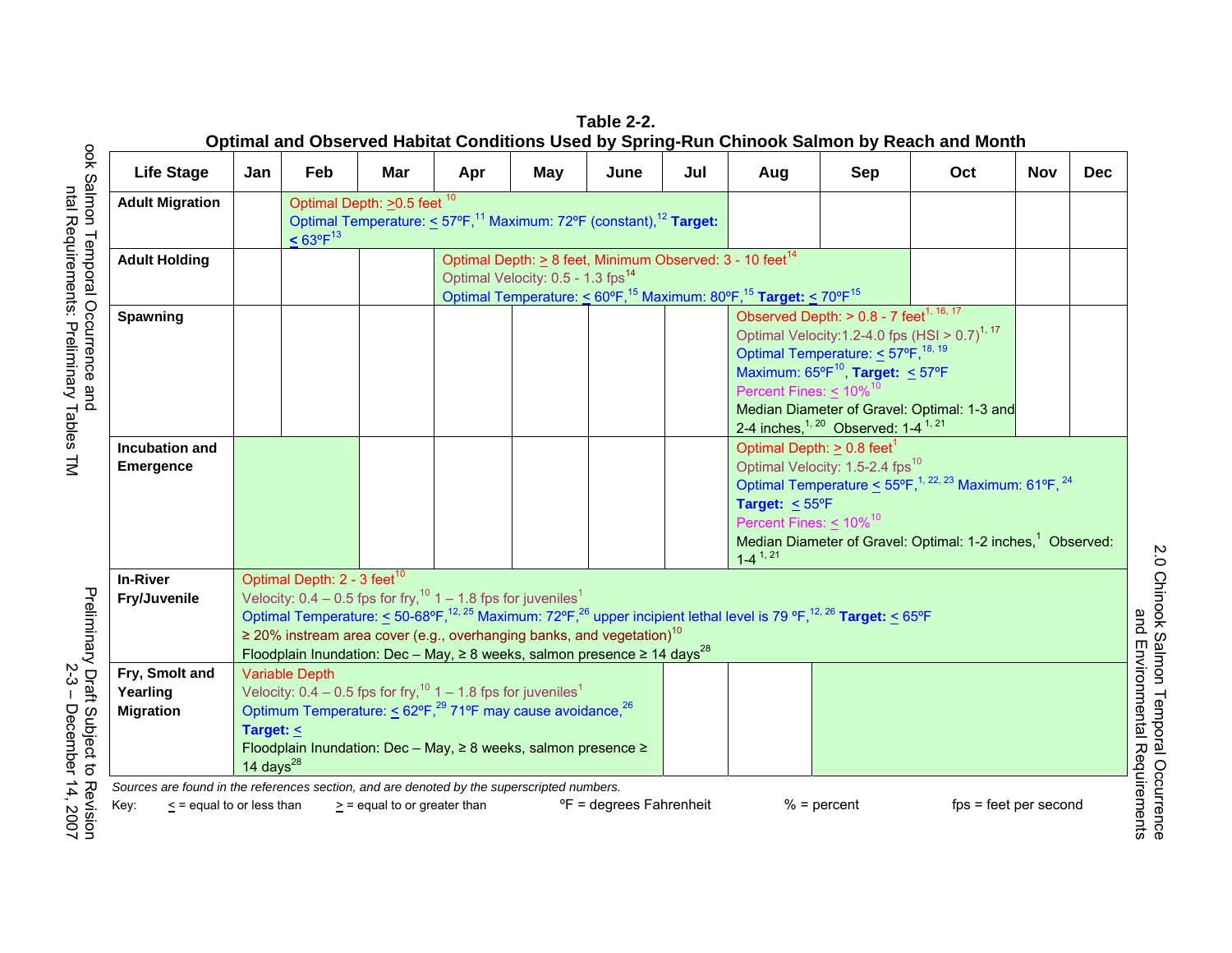**Table 2-3. Fall-Run Chinook Salmon Temporal Occurrence b y Life Stage and Reach (as determined b y the San Joaquin Restoration Progra m), and Month** 

| Ν.                        | <b>Life Stage</b>           | Jan      | Feb       | Mar       | Apr       | May       | June      | Jul | Aug | Sep       | Oct       | <b>Nov</b> | <b>Dec</b> |  |
|---------------------------|-----------------------------|----------|-----------|-----------|-----------|-----------|-----------|-----|-----|-----------|-----------|------------|------------|--|
|                           | <b>Adult</b>                |          |           |           |           |           |           |     |     | 5, 4, MB, | 5, 4, MB, | 5, 4, MB,  |            |  |
|                           | Migration <sup>30, 31</sup> |          |           |           |           |           |           |     |     | EB, 3, 2, | EB, 3, 2, | EB, 3, 2,  |            |  |
|                           |                             |          |           |           |           |           |           |     |     |           |           |            |            |  |
| Draft Subject to Revision | Spawning $\overline{3^2}$   |          |           |           |           |           |           |     |     |           | 1A, B     | 1A, B      | 1A, B      |  |
|                           | <b>Incubation</b>           | 1A, B    | 1A, B     |           |           |           |           |     |     |           | 1A, B     | 1A, B      | 1A, B      |  |
|                           | and                         |          |           |           |           |           |           |     |     |           |           |            |            |  |
|                           | Emergence <sup>33</sup>     |          |           |           |           |           |           |     |     |           |           |            |            |  |
|                           | In-River Fry/               | 1A, B,   | 1A, B, 2, | 1A, B, 2, | 1A, B, 2, | 1A, B, 2, | 1A, B, 2, |     |     |           |           |            |            |  |
|                           | Juvenile                    | 2, 3, 4, | 3, 4, MB, | 3, 4, MB, | 3, 4, MB, | 3, 4, MB, | 3, 4, MB, |     |     |           |           |            |            |  |
|                           | Rearing <sup>34</sup>       | MB, EB,  | EB, 5     | EB, 5     | EB, 5     | EB, 5     | EB, 5     |     |     |           |           |            |            |  |
|                           |                             | 5        |           |           |           |           |           |     |     |           |           |            |            |  |
|                           | Fry/Smolt                   | Fry      | Fry       | Fry       | Smolt     | Smolt     | Smolt     |     |     |           |           |            |            |  |
|                           | Migration <sup>34</sup>     | 1, 2, 3, | 1, 2, 3,  | Smolt     | 1, 2, 3,  | 1, 2, 3,  | 1, 2, 3,  |     |     |           |           |            |            |  |
|                           |                             | 4, MB,   | 4, MB,    | 1, 2, 3,  | 4, MB,    | 4, MB,    | 4, MB,    |     |     |           |           |            |            |  |
|                           |                             | EB, 5    | EB, 5     | 4, MB,    | EB, 5     | EB, 5     | EB, 5     |     |     |           |           |            |            |  |
|                           |                             |          |           | EB, 5     |           |           |           |     |     |           |           |            |            |  |
|                           |                             |          |           |           |           |           |           |     |     |           |           |            |            |  |

*Sources are found in the references section, and are denote d by the superscripted numbers.*

Note:

Periods and/or locations of high relative abundance are shaded in gray.

The Numbers represent Reach designation.

Key: EB = East Side Bypas<sup>s</sup>

<span id="page-9-0"></span>MB = Mariposa Bypass

Chinook Salmon Temporal Occurrence and<br>Environmental Requirements: Preliminary Tables TM Environmental Requirements: Preliminary Tables TM Chinook Salmon Temporal Occurrence and

ber 14, 2007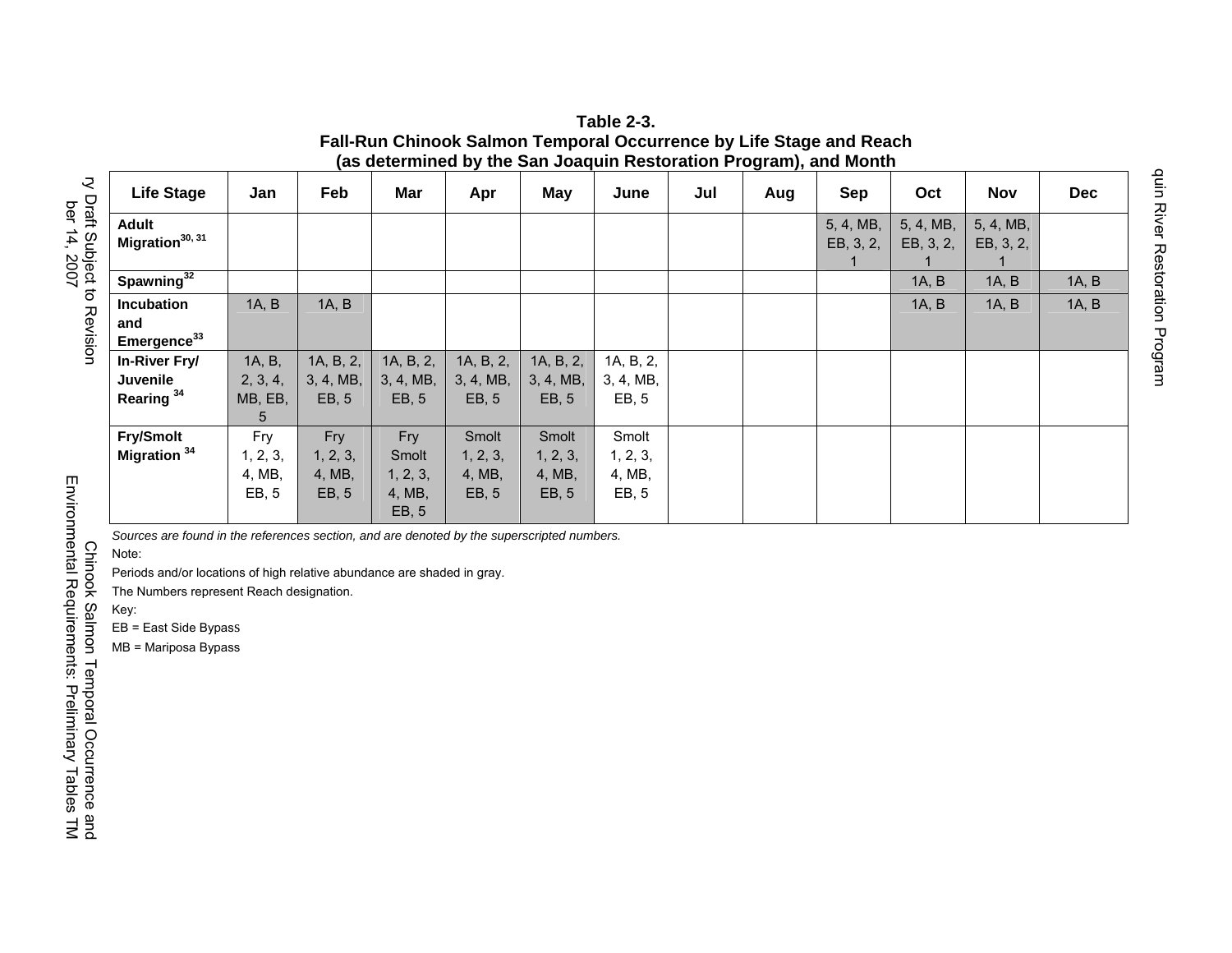| <b>Life Stage</b>                    | Jan                                                                                                              | Feb                                                                                                                                                                                                                                      | <b>Mar</b> | Apr | May | June | Jul                               | Aug                                                                                                                                                                                                  | <b>Sep</b>                                                                                                                                                                            | Oct | <b>Nov</b>                                                                                                                            | <b>Dec</b>                                                                                                                                                                                                          |
|--------------------------------------|------------------------------------------------------------------------------------------------------------------|------------------------------------------------------------------------------------------------------------------------------------------------------------------------------------------------------------------------------------------|------------|-----|-----|------|-----------------------------------|------------------------------------------------------------------------------------------------------------------------------------------------------------------------------------------------------|---------------------------------------------------------------------------------------------------------------------------------------------------------------------------------------|-----|---------------------------------------------------------------------------------------------------------------------------------------|---------------------------------------------------------------------------------------------------------------------------------------------------------------------------------------------------------------------|
| <b>Adult Migration</b>               |                                                                                                                  |                                                                                                                                                                                                                                          |            |     |     |      |                                   |                                                                                                                                                                                                      | Optimal Depth: $\geq$ 0.5 feet <sup>10</sup><br>Optimal Temperature: $\leq 57^{\circ}$ F, <sup>11</sup><br>Maximum: 72°F (constant), <sup>12</sup><br>Target: $\leq 63^{\circ}F^{13}$ |     |                                                                                                                                       |                                                                                                                                                                                                                     |
| Spawning                             |                                                                                                                  |                                                                                                                                                                                                                                          |            |     |     |      |                                   |                                                                                                                                                                                                      |                                                                                                                                                                                       |     | Optimal Velocity: 1.2-3.5 fps <sup>1</sup><br>Percent Fines: $\leq 10\%^{10}$<br>inches <sup>1</sup> , Observed: 1-4 <sup>1, 21</sup> | Observed Depth: $> 0.8 - 14$ feet <sup>1, 16, 35</sup><br>Optimal Temperature: $\leq 57^{\circ}F, ^{18, 19}$<br>Maximum: $65^{\circ}F^{10}$ , Target: $\leq 57^{\circ}F$<br>Median Diameter of Gravel: Optimal: 1-2 |
| Incubation and                       |                                                                                                                  |                                                                                                                                                                                                                                          |            |     |     |      |                                   |                                                                                                                                                                                                      |                                                                                                                                                                                       |     | Optimal Depth: $\geq$ 0.8 feet <sup>1</sup>                                                                                           |                                                                                                                                                                                                                     |
| <b>Emergence</b>                     | Percent Fines: $\leq 10\%^{10}$                                                                                  |                                                                                                                                                                                                                                          |            |     |     |      | inches, $35$ Observed: 1-4 $1,21$ | Optimal Velocity: 1.5-2.4 fps <sup>10</sup><br>Optimal Temperature: $\leq 55^{\circ}F, ^{1, 22, 23}$<br>Maximum: 61°F <sup>24</sup> , Target: $\leq$ 55°F<br>Median Diameter of Gravel: Optimal: 2-4 |                                                                                                                                                                                       |     |                                                                                                                                       |                                                                                                                                                                                                                     |
| <b>In-River</b>                      |                                                                                                                  | Optimal Depth: 2 - 3 feet <sup>10</sup>                                                                                                                                                                                                  |            |     |     |      |                                   |                                                                                                                                                                                                      |                                                                                                                                                                                       |     |                                                                                                                                       |                                                                                                                                                                                                                     |
| <b>Fry/Juvenile</b>                  |                                                                                                                  | Velocity: $0.4 - 0.5$ fps for fry, $10$ 1 - 1.8 fps for juveniles <sup>1</sup>                                                                                                                                                           |            |     |     |      |                                   |                                                                                                                                                                                                      |                                                                                                                                                                                       |     |                                                                                                                                       |                                                                                                                                                                                                                     |
| Rearing                              | ≥ 20% instream area cover (e.g., overhanging banks,<br>vegetation) $10$<br>presence $\geq$ 14 days <sup>28</sup> | Optimal Temperature: < 50-68°F, <sup>12,25</sup> Maximum: 72°F, <sup>26</sup><br>upper incipient lethal level is 79 °F, <sup>12, 27</sup> Target: $\leq$ 65°F<br>Floodplain Inundation: Dec - May, ≥ 8 weeks, salmon                     |            |     |     |      |                                   |                                                                                                                                                                                                      |                                                                                                                                                                                       |     |                                                                                                                                       |                                                                                                                                                                                                                     |
| <b>Fry/Smolt</b><br><b>Migration</b> | <b>Variable Depth</b><br>presence ≥ 14 days <sup>28</sup>                                                        | Velocity: $0.4 - 0.5$ fps for fry, $10 - 1.8$ fps for juveniles <sup>1</sup><br>Optimum Temperature: < 62°F, <sup>29</sup> 71°F may cause<br>avoidance, $26$ Target: $\leq 65$ °F<br>Floodplain Inundation: Dec - May, ≥ 8 weeks, salmon |            |     |     |      |                                   |                                                                                                                                                                                                      |                                                                                                                                                                                       |     |                                                                                                                                       |                                                                                                                                                                                                                     |

<span id="page-10-0"></span>Preliminary Draft Subject to Revision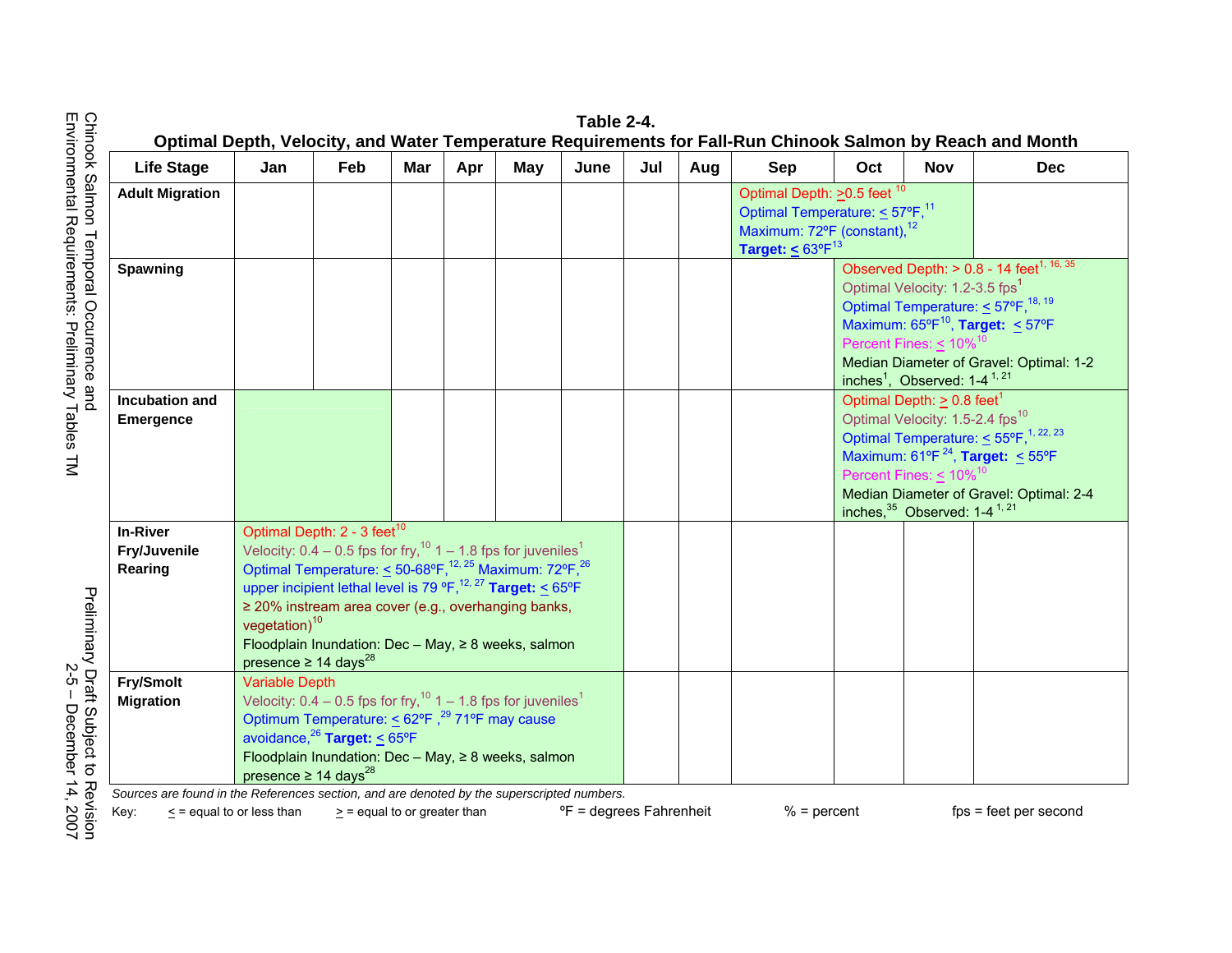San Joaquin River Restoration Program

*This page left blank intentionally.*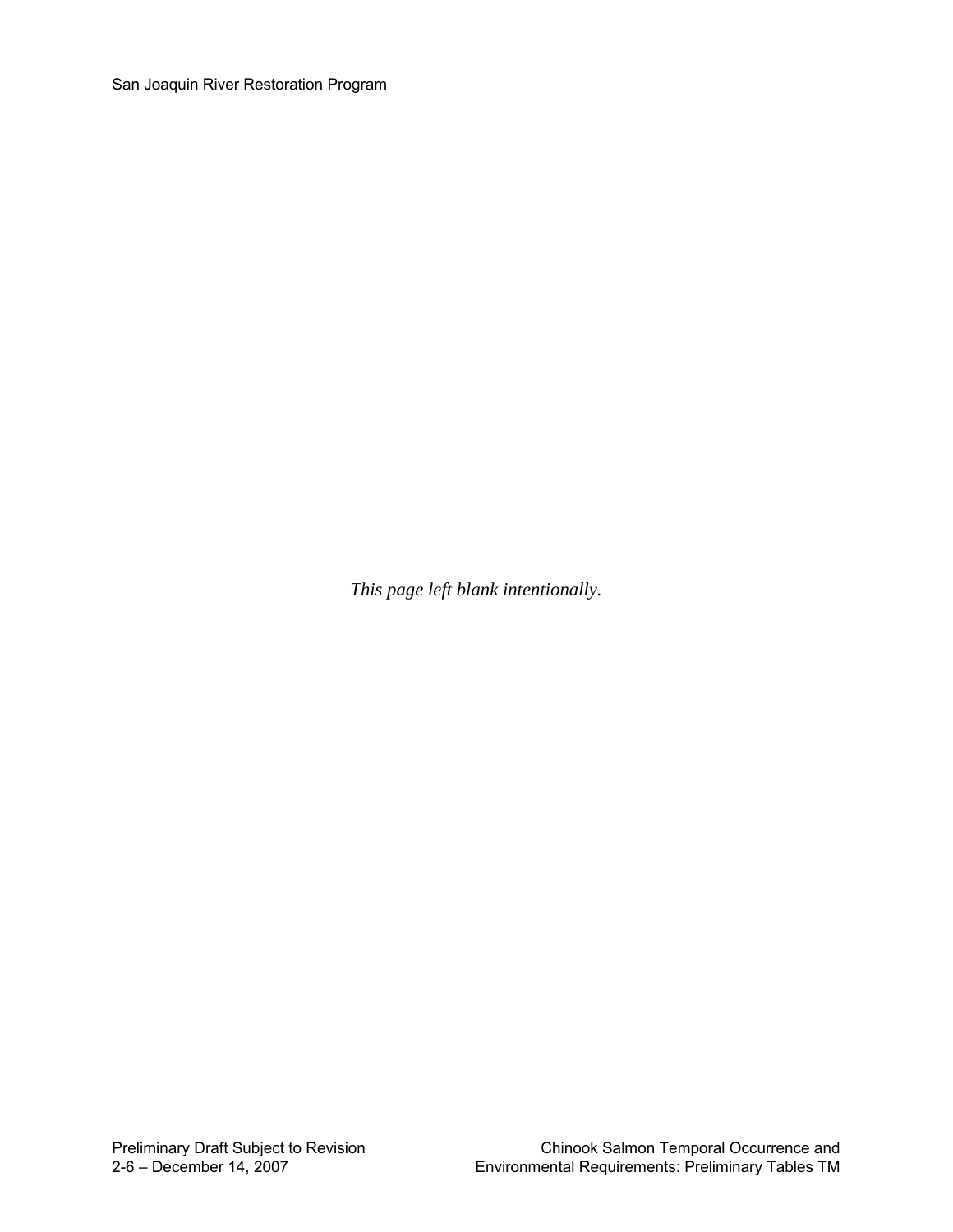## <span id="page-12-0"></span><sup>1</sup>**3.0 References**

| $\mathbf{2}$<br>3<br>$\overline{\mathcal{A}}$<br>5 | 1. | California Department of Fish and Game. 1998. Report to the Fish and Game<br>Commission: A Status Review of the Spring-Run Chinook Salmon (Oncorhynchus<br>tshawytscha) in the Sacramento River Drainage. Candidate Species Status Report<br>98-01. Inland Fisheries Division, Sacramento, California.                                                                                                                      |
|----------------------------------------------------|----|-----------------------------------------------------------------------------------------------------------------------------------------------------------------------------------------------------------------------------------------------------------------------------------------------------------------------------------------------------------------------------------------------------------------------------|
| 6<br>$\overline{7}$<br>8                           | 2. | Vogel, D. A., and K. R. Marine. 1991. Guide to Upper Sacramento River Chinook<br>Salmon Life History. U.S. Department of the Interior, Bureau of Reclamation,<br>Central Valley Project. CH2M Hill, Redding, California.                                                                                                                                                                                                    |
| 9<br>10<br>11<br>12<br>13                          | 3. | Yoshiyama, R.M., E.R. Gerstung, F.W. Fisher, and P.B. Moyle. 1996. Historical and<br>present distribution of Chinook salmon in the Central Valley drainage of California,<br>Sierra Nevada Ecosystem Project: final report to congress, Volume III: Assessments,<br>commissioned reports, and background information, University of California, Center<br>for Water and Wildland Resources, Davis, California, pp. 309-362. |
| 14<br>15<br>16<br>17<br>18                         | 4. | McReynolds, T. R., C. E. Garman, P. D. Ward, and M. C. Schommer. 2005. Butte and<br>Big Chico creeks spring-run Chinook salmon, Oncorhynchus tschawytscha life<br>history investigation 2003-2004. California Department of Fish and Game,<br>Sacramento Valley - Central Sierra Region, Inland Fisheries Administrative Report<br>No. 2005-1.                                                                              |
| 19<br>20                                           | 5. | Fisher, F. W. 1994. Past and present status of Central Valley Chinook salmon.<br>Conservation Biology 8: 870-873.                                                                                                                                                                                                                                                                                                           |
| 21<br>22<br>23                                     | 6. | Ward, P. D., and T. R. McReynolds. 2001. Butte and Big Chico Creeks spring-run<br>Chinook salmon, Oncorhynchus tshawytscha, life history investigation, 1998-2000.<br>California Department of Fish and Game, Inland Fisheries Administrative Report.                                                                                                                                                                       |
| 24<br>25                                           | 7. | Healey, M. C. 1991. Life history of Chinook salmon. C. Groot and L. Margolis, editors.<br>Pacific salmon life histories. pp. 311-393 UBC Press, Vancouver.                                                                                                                                                                                                                                                                  |
| 26<br>27<br>$28\,$<br>29                           | 8. | Hill, K. A., and J. D. Webber. 1999. Butte Creek spring-run Chinook salmon,<br>Oncorhynchus tshawytscha, juvenile outmigration and life history 1995-1998. Inland<br>Fisheries Administrative Report No. 99-5. California Department of Fish and Game,<br>Sacramento Valley and Central Sierra Region, Rancho Cordova.                                                                                                      |
| 30<br>31<br>32<br>33                               | 9. | Ward, P.D., T.R. McReynolds, and C.E. Garman. 2002. Butte and Big Chico Creeks<br>spring-run Chinook salmon, Oncorhynchus tshawytscha, life history investigation,<br>2000-2001. California Department of Fish and Game, Inland Fisheries<br>Administrative Report No. 2001-2.                                                                                                                                              |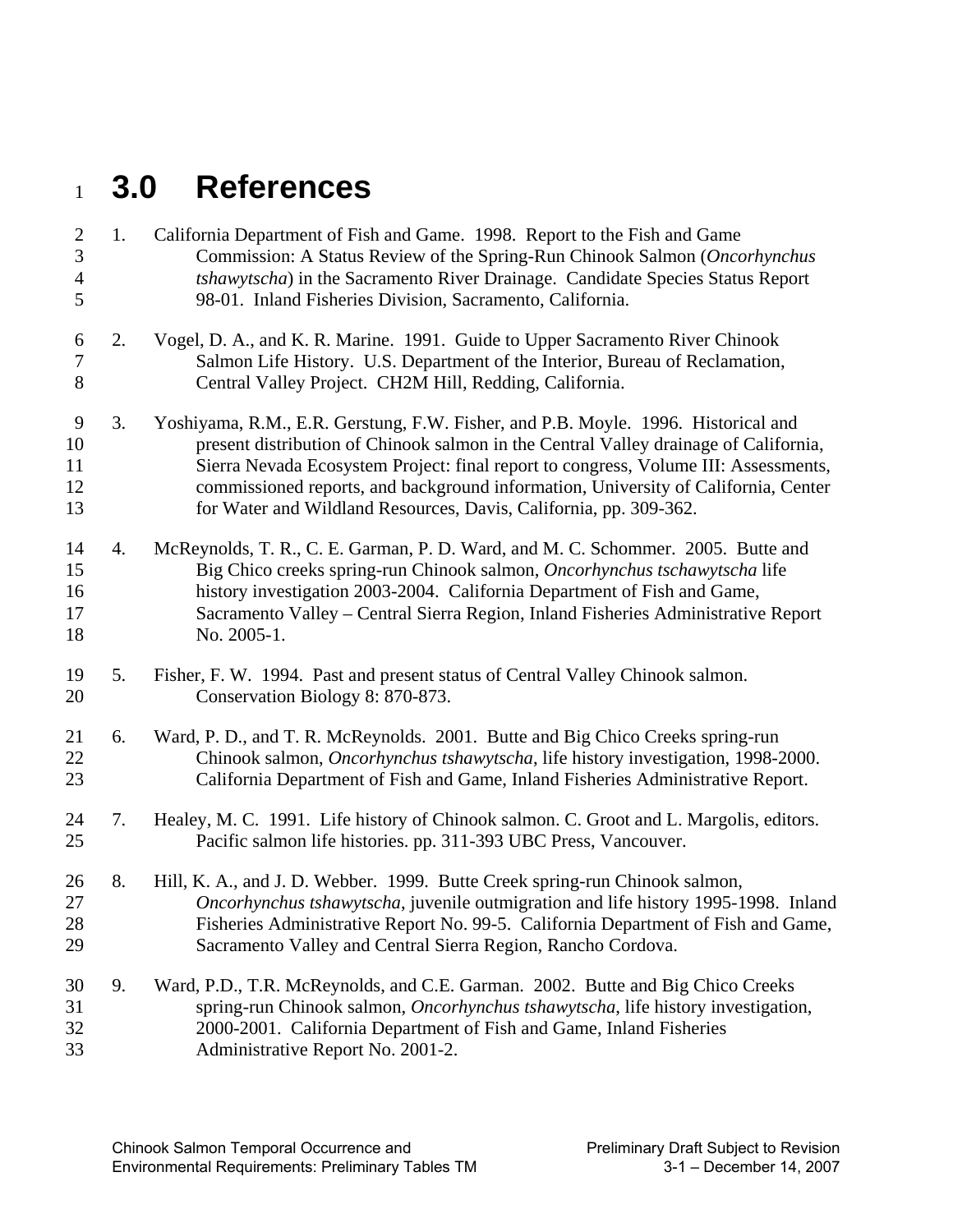1 2 3 4 5 6 7 8 9 10 11 12 13 14 15 16 17 18 19 20 21 22 23 24 25 26 27 28 29 30 31 32 33 34 35 36 37 10. Raleigh, R.F., W.J. Miller, and P. C Nelson. 1986. Habitat suitability index models and instream flow suitability curves: Chinook salmon. U.S. Fish and Wildlife Service. Biological Report 82(10.122). 64 pp. 11. Marine, K. R. 1992. A background investigation and review of the effects of elevated water temperature on reproductive performance of adult Chinook salmon (*Oncorhynchus tshawytscha*) with suggestions for approaches to assessment of temperature induced reproductive impairment of Chinook salmon stocks in the American River, California. Department of Wildlife and Fisheries Biology, University of California. 12. U. S. Environmental Protection Agency. 2003. EPA Region 10 guidance for Pacific northwest state and tribal temperature water quality standards. EPA 910-B-03-002. Region 10 Office of Water, Seattle, Washington. 13. Berman, C. H. 1990. The effect of holding temperatures on adult spring Chinook salmon reproductive success. Master's Thesis, University of Washington. 14. Marcotte, B.D. 1984. Life history, status and habitat requirements of spring-run Chinook salmon in California. Lassen National Forest, Chester Ranger District, Chester, California. 34 pp. 15. Moyle, P. B., R. M. Yoshiyama, J. E. Williams, and E. D. Wikramanayake. 1995. Fish Species of Special Concern in California. Second edition. California Department of Fish and Game. Sacramento, California. 16. Sommer, T., D. McEwan, and R. Brown. 2001. Factors affecting Chinook salmon spawning in the Lower Feather River. In Contributions to the Biology of Central Valley Salmonids. Fish Bulletin 179(1): 269-297. 17. U.S. Fish and Wildlife Service. 2003. Flow-habitat relationships for spring-run Chinook salmon spawning in Butte Creek, Sacramento, California. 18. Bell, M. C. 1990. Fisheries Handbook of Engineering Requirements and Biological Criteria. Fish Passage Development and Evaluation Program, U.S. Army Corps of Engineers, North Pacific Division. Portland, Oregon. 19. Reiser, D. W., and T. C. Bjornn. 1979. Habitat Requirements of Anadromous Salmonids. In W. R. Meehan (tech. ed.)., Influence of Forest and Rangeland Management on Anadromous Fish Habitat in the Western United States and Canada. U.S. Forest Service GTR PNW-96. 20. U.S. Fish and Wildlife Service. 2007. Flow-habitat relationships for spring-run Chinook salmon and steelhead between Whiskeytown Dam and Clear Creek Road. Sacramento, California. 21. Mesick, C. 2001. Studies of spawning habitat for fall-run Chinook salmon in the Stanislaus River between Goodwin Dam and Riverbank from 1994 to 1997. In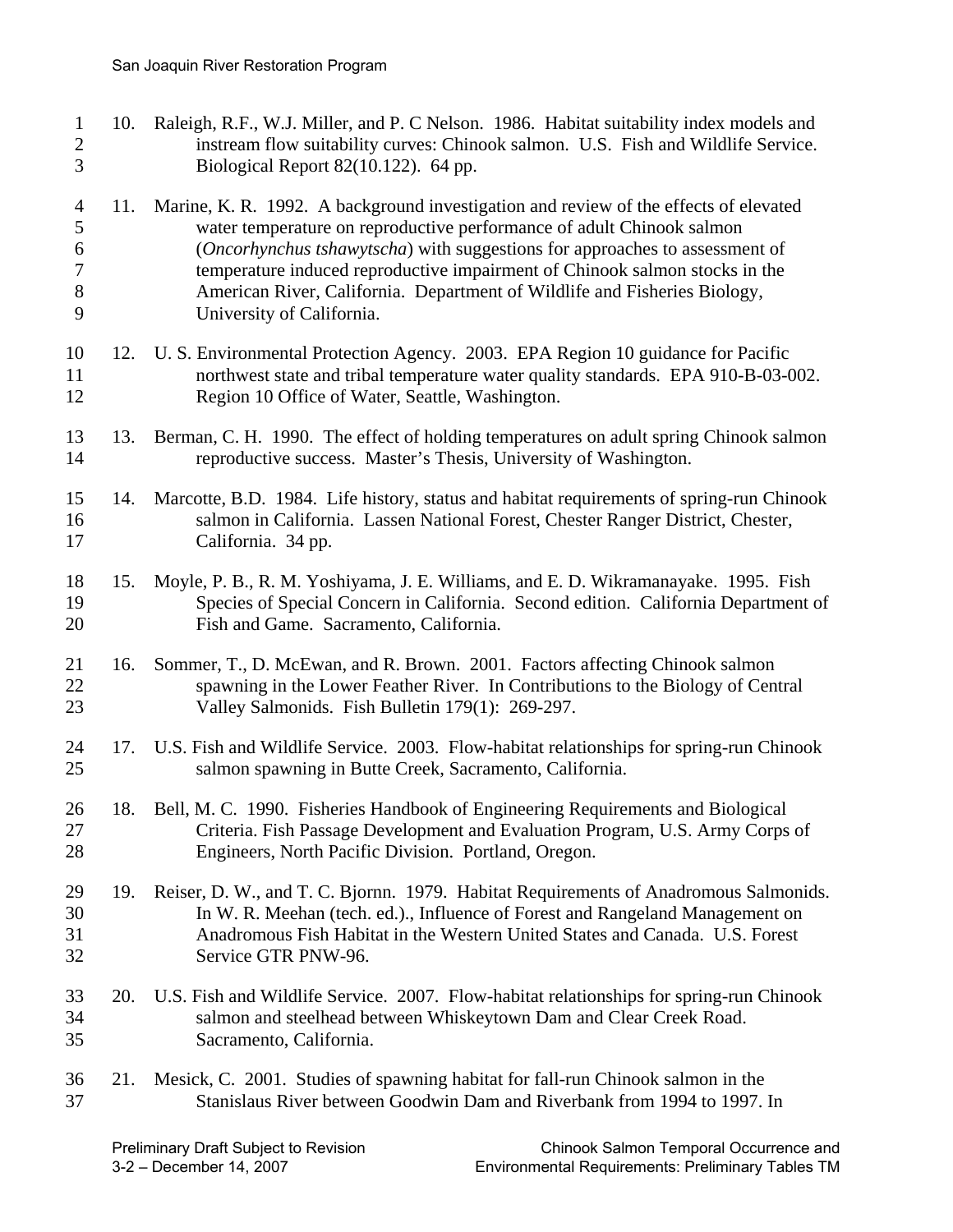| $\mathbf{1}$<br>$\overline{2}$ |     | Contributions to the Biology of Central Valley Salmonids. Fish Bulletin 179(2):<br>217-252.                                                                                                                                                                                                       |
|--------------------------------|-----|---------------------------------------------------------------------------------------------------------------------------------------------------------------------------------------------------------------------------------------------------------------------------------------------------|
| 3<br>$\overline{4}$            | 22. | Combs, B. D., and R. E. Burrows. 1957. Threshold temperatures for the normal<br>development of Chinook salmon eggs. The Progressive Fish-Culturist 19:3-6.                                                                                                                                        |
| 5<br>6<br>7                    | 23. | McCullough, D. A. 1999. A review and synthesis of effects of alterations to the water<br>temperature regime on freshwater life stages of salmonids, with special reference to<br>Chinook salmon. Report No. EPA 910-D-01-005. Prepared for the USEPA.                                             |
| $\,8\,$<br>9<br>10             | 24. | Alderdice, D. F., and F. P. J. Velsen. 1978. Relation between temperature and incubation<br>time for eggs of Chinook salmon (Oncorhynchus tshawytscha). Journal of the<br>Fisheries Research Board of Canada 35: 69-75.                                                                           |
| 11<br>12<br>13                 | 25. | Marine, K.R., and J.J. Cech, Jr. 2004. Effects of high water temperature on growth,<br>smoltification, and predator avoidance in juvenile Sacramento River Chinook salmon.<br>North American Journal of Fisheries Management 24: 198-210.                                                         |
| 14<br>15<br>16                 | 26. | Burck, W. A., R. B. Lindsay, B. J. Smith, and E. A. Olsen. 1980. Spring Chinook studies<br>in the John Day River, Federal Aid Progress Reports – Fisheries. Oregon Department<br>of Fish and Wildlife – Fish Division, Portland, Oregon.                                                          |
| 17<br>18<br>19                 | 27. | Hanson, C. H. 1991. Acute temperature tolerance of juvenile Chinook salmon from the<br>Mokelumne River. Prepared by Hanson Environmental, Inc. Walnut Creek,<br>California.                                                                                                                       |
| 20<br>21                       | 28. | Philip Williams & Associates, Ltd. 2004. San Joaquin River National Wildlife Refuge<br>Phase 2: habitat implications of levee breaching alternatives. Final Report.                                                                                                                               |
| 22<br>23<br>24<br>25           | 29. | Zedonis, P. A., and T. J. Newcomb. 1997. An evaluation of flow and water temperatures<br>during the spring for protection of salmon and steelhead smolts in the Trinity River,<br>California. U.S. Fish and Wildlife Service, Coastal California Fish and Wildlife<br>Office. Arcata, California. |
| 26<br>27<br>28                 | 30. | Cramer Fish Sciences. 2007. Upstream fish passage at a resistance board weir using<br>infrared and digital technology in the lower Stanislaus River, California, 2006-2007<br>Annual Data Report. Prepared for the Anadromous Fish Restoration Program.                                           |
| 29<br>30<br>31                 | 31. | Ford, T., and L. R. Brown. 2001. Distribution and abundance of Chinook salmon and<br>resident fishes of the lower Tuolumne River, California. In Contributions to the<br>Biology of Central Valley Salmonids. Fish Bulletin 179(2): 253-303.                                                      |
| 32<br>33                       | 32. | CDFG. 1991–2005. Annual reports, fiscal years 1987-2004, San Joaquin River Chinook<br>Salmon Enhancement Project. Sport Fish Restoration Act. Region 4, Fresno.                                                                                                                                   |
| 34<br>35<br>36                 | 33. | MID and TID (Modesto Irrigation District and Turlock Irrigation District). 1992. Report<br>of Turlock Irrigation District and Modesto Irrigation District Pursuant to Article 39 of<br>the License for the Don Pedro Project (Project No. 2299), Appendix 22 of the                               |